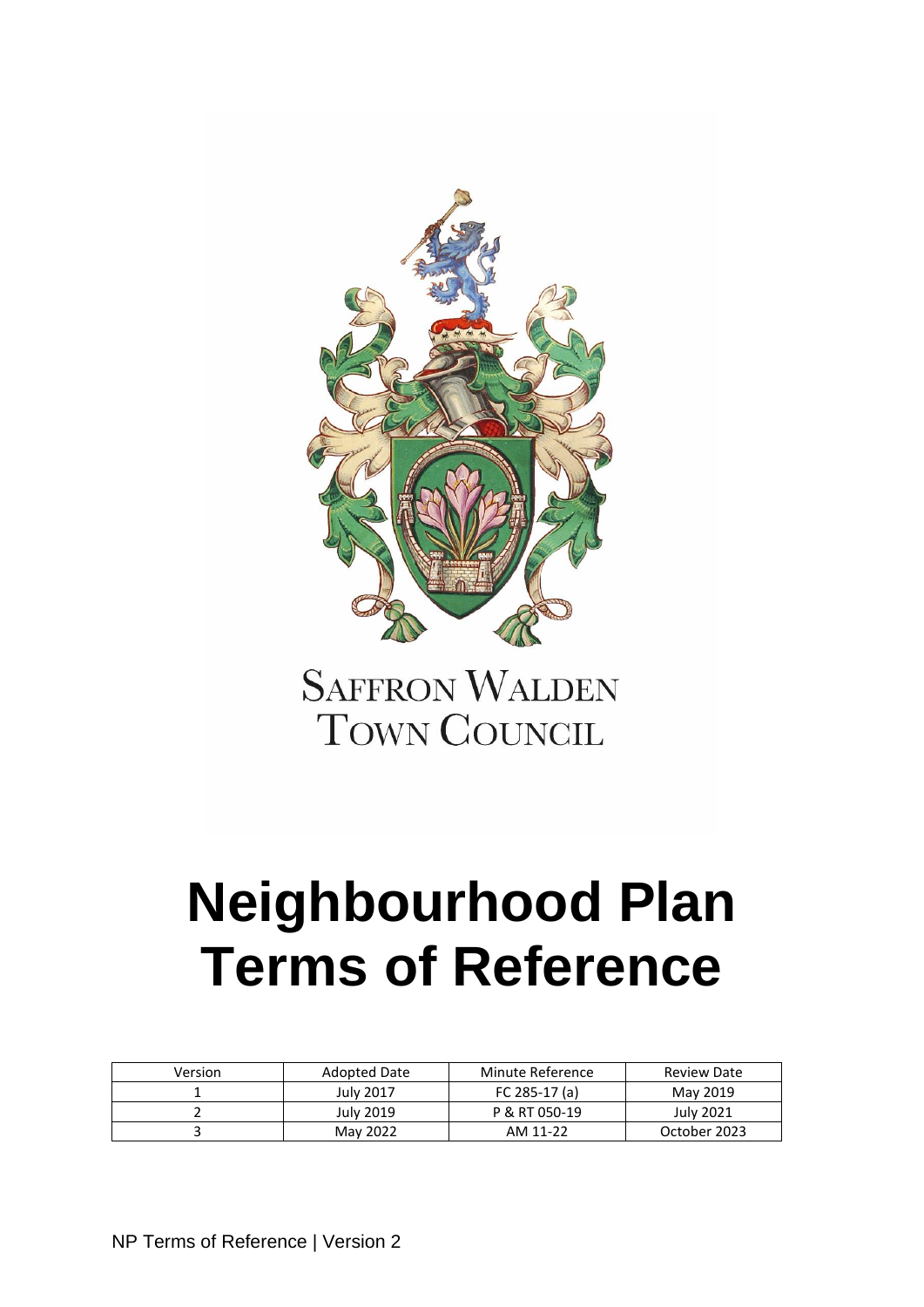## **NEIGHBOURHOOD PLAN TEAM GUIDANCE**

A successful Neighbourhood Plan Team should question, provide ideas and have a useful distance and perspective.

A general finding from the front runners' experience is the more diverse representatives on the Neighbourhood Plan Team, the greater the success of the Neighbourhood Plan process. It can also be a long process (approximately two years), so it is vital that the commitment and momentum of the Neighbourhood Plan Team members are maintained.

### **1. Group representatives**

Members of a Neighbourhood Plan Team can include elected members and local people with particular knowledge of the issues likely to be raised such as representatives of community organisations, local landowners / developers (input during the process as opposed to formally being on the Neighbourhood Plan Team due to vested interests), and other stakeholders (amenity/environmental groups). It advisable however, that it is not dominated by any particular group (including the town council).

It is essential that a diverse range of skills are involved so the group should avoid people with similar skills or backgrounds, and try to incorporate members from as wide a representation from the community as possible. Clearly defined roles should be set which will enable the group to make the best use of resources, for example; draw on those in the community who have relevant skills, knowledge and experience:

- A people person / public speaker would be good at getting community support, maintaining this communication and organising consultation events;
- Local planners, surveyors, environmental or legal professionals, IT specialists or graphic designers could all offer useful skills in producing the plan and assist with the running of the Neighbourhood Plan Team;
- Consider members who can access groups of volunteers to organise meetings, leaflet drops, collating material and putting the plan together.

Writing to everyone with a local interest inviting them to a Neighbourhood Plan Team event and asking them to state their level of interest in taking part in development of the plan and about any particular skills they have may assist with this process.

## **2. Key requirements**

Members of the Neighbourhood Plan Team should:

- Take an active part in the meeting (not just sit there);
- Make positive proposals (when ideas are needed);
- Ask questions (if information is needed);
- Offer alternatives (researched and available alternatives to create agreement);
- Build on proposals (to cement group vision);
- Test ideas (not reject them out of hand):
- Explain opposition (not just flat rejection);
- Help others (to cement solidarity).

#### **3. Primary Purpose**

The Neighbourhood Plan Team will need to consider the overall aims of the Neighbourhood Plan, link these aims and objectives to the wider context, and project manage and monitor against an agreed timetable.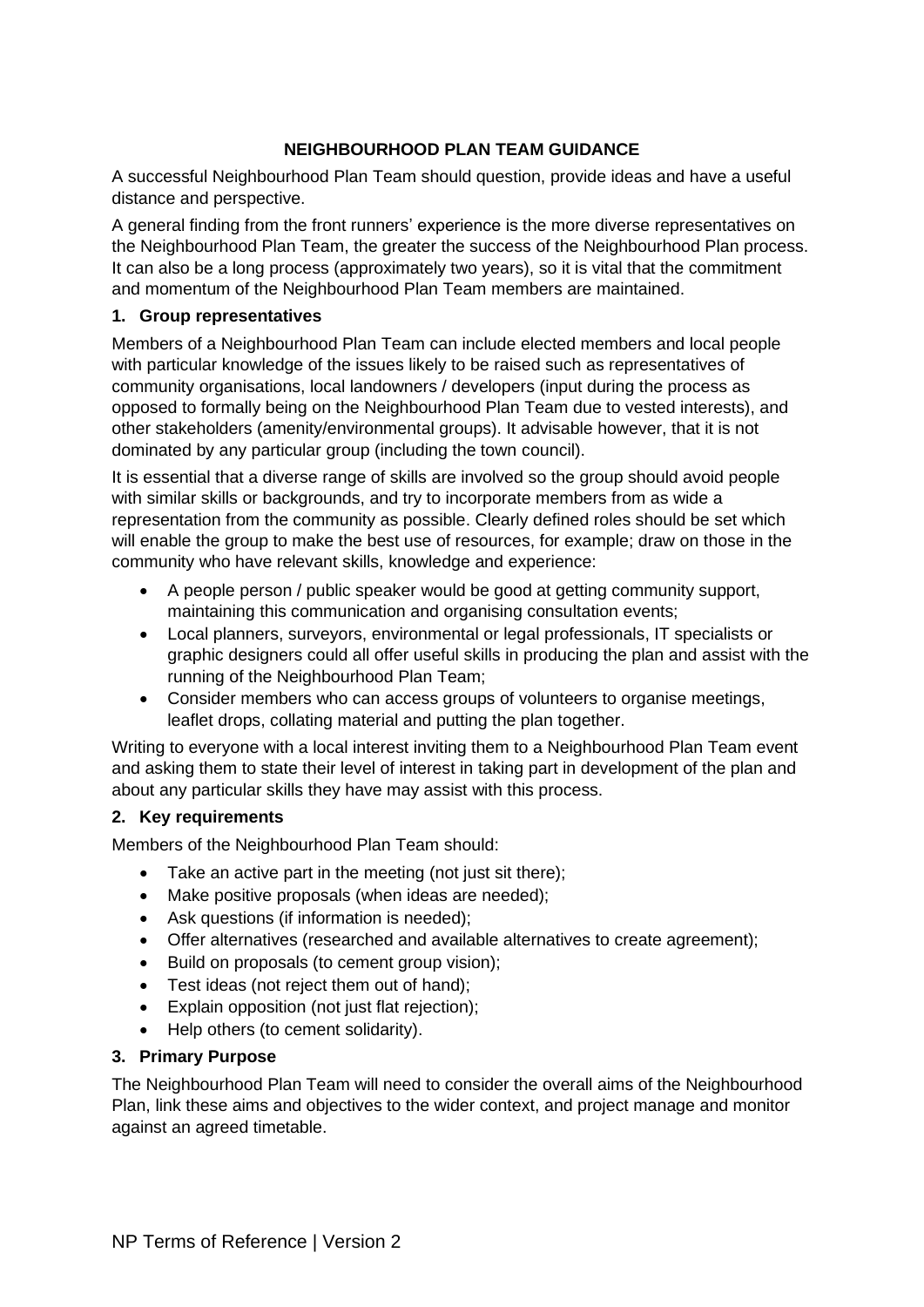The Neighbourhood Plan Team should:

- Act as a focal point for people living or working in the Neighbourhood Area;
- Provide a forum for discussion and debate;
- Help to see more effective ways of getting things done;
- Motivate the whole community to be involved throughout the plan;
- Troubleshoot any conflicts raised:
- Assist the plan to achieve a high profile within the local area and wider community;
- Maintain the energy and enthusiasm to ensure that whatever needs to be done, will be accomplished;
- Set up sub-groups to focus on particular themes that arise through the consultation process;
- Identify ways of involving the whole community and gather the views and opinions of as many individuals, groups and organisations in the community as possible. Include Hard to Reach groups and younger people;
- Determine the types of survey and information gathering to be used;
- Coordinate the collation and analysis of the consultation feedback in accordance with the Data Protection Act;
- Obtain advice and information about relevant matters and policies;
- Prioritise actions, using the findings from the consultation process and information from other sources;
- Establish the necessary skills required to complete the Neighbourhood Development Plan;
- Undertake to produce the complementary material such as consultation reports and environmental assessments;
- Report back to and receive endorsement from the town council on progress, issues arising and outcomes throughout the process.

## **4. Meetings**

Neighbourhood Plan Team meetings will take place every three weeks, normally to commence at 7pm on Tuesdays and lasting approximately two hours. Otherwise meetings will take place when necessary (ie when the examiner issues a report).

Team members should commit to attend at least two-thirds of team meetings.

Decisions made by the Neighbourhood Plan Team should normally be by consensus at Neighbourhood Plan Team meetings. Where a vote is required each member shall have one vote. A minimum of six members shall be present where matters are presented for decisions to be taken. A simple majority will be required to support any motion. The Chairman shall have one casting vote.

## **5. Conduct**

Care is needed to avoid matters of vested interests such as individuals with substantial land interests that could otherwise disrupt the progress of the Neighbourhood Plan Team. Therefore, at all times members of the Neighbourhood Plan Team should follow the desired attributes of objectivity and impartiality and ensure that the probity of the committee and the plan is open and transparent.

The Council will support the work of the Neighbourhood Plan Team and will make an officer available for meetings. Having clear terms of reference for the group can also help ensure everyone understands how the group operates and what its remit is.

The following are essential requirements of the terms of reference: